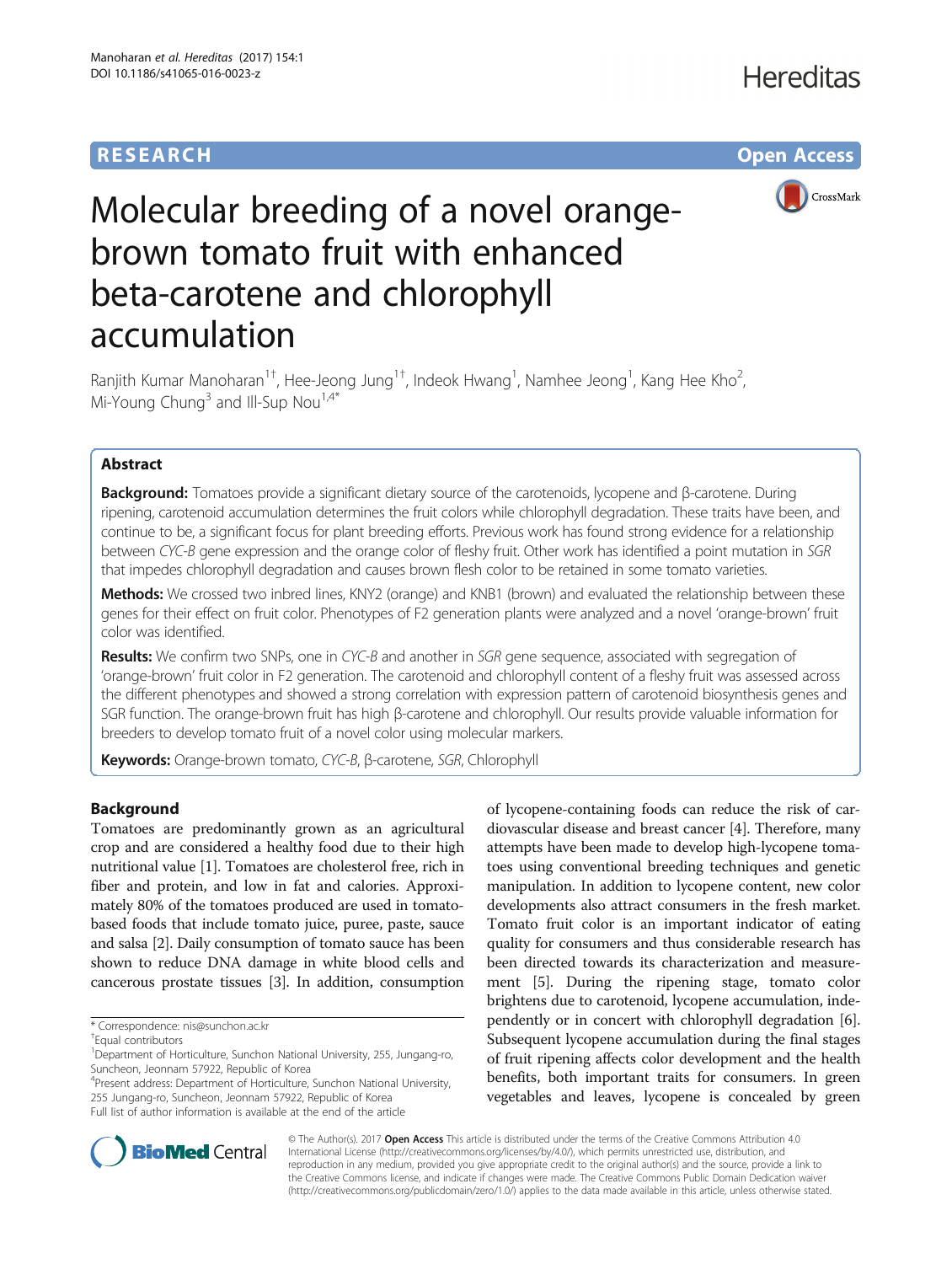chlorophyllic pigments. However, in most fruits, lycopene and other carotenoids are responsible for the bright color development during the ripening stage [[7\]](#page-6-0). Lycopene accounts for more than 80% of the accumulated carotenes in ripe tomato fruits. While β-carotene accumulates to a lesser degree, it also constitutes a sizable portion of total carotene accumulation. Both lycopene and β-carotene are essential to fulfill the nutritional requirements of a healthy animal and human diet [\[8](#page-6-0)].

Carotenoid biosynthesis in plants occurs preferentially via the 1-deoxy-D-xylulose-5-phosphate (DOXP) pathway rather than the previously assumed mevalonic acid pathway [[9, 10](#page-6-0)]. Although both pathways produce isopentenyl pyrophosphate (IPP), the DOXP pathway [\[11\]](#page-6-0) also leads to the formation of the plastidic carotenoids phytol, plastoquinone-9, and diterpenes (Fig. 1). IPP is a precursor of geranylgeranyl pyrophosphate (GGPP), which is a



Fig. 1 Metabolic pathways involved in biosynthesis of carotenoids via DOXP route with related genes of tomato. The enzymes involved in the carotenoid synthesis are: DOXP reductoisomerase (DXR), hydroxymethylbutenyl diphosphate synthase (HDS), hydroxymethylbutenyl diphosphate reductase (HDR), geranylgeranyl pyrophosphate synthase (GGPPS), phytoene synthase (PSY), phytoene desaturase (PDS), z-carotene desaturase (ZDS), carotene isomerase (CRTISO), lycopene ε cyclase (LCYE), lycopene β cyclase (LCYB), β-carotene hydroxylase (CHYB), cytochrome P450-type monooxygenase 97C (CYP97C), zeaxanthin epoxidase (ZEP), geranylgeranyl oxidase (GGRS), chlorophyll synthase (CHL). The carotenoids measured by HPLC are denoted in red color. Dotted rectangle denote carotenoid pathway, genes analyzed in this work are colored in *green* and regulatory gene SGR is colored in blue

carotenoid precursor. Using phytoene synthase (PSY) as a catalyst with GGPP leads to production of phytoene [\[12](#page-6-0), [13](#page-6-0)]. The phytoene desaturase gene (PDS) converts phytoene to ζ-carotene. Three isoforms of the  $PSY$  gene have been identified in tomato. The PSY1 isoform is responsible for fruit ripening, whereas PSY2 and PSY3 are likely predominant in green tissues and roots, respectively [[14](#page-6-0)–[16\]](#page-6-0). *PSY1* and *PDS* genes are upregulated during fruit ripening, while genes for enzymes carrying out cyclisation of lycopene such as β-Lcy and ε-Lcy are downregulated, resulting in low levels of β-carotene during tomato ripening [\[17\]](#page-6-0). Our previous report had showed the evidence of CYC-B (β-lycopene cyclase) gene expression associated with orange color of fleshy fruit in tomato [[16\]](#page-6-0).

Another important gene, SGR (STAY-GREEN) associated with color has been identified previously in some plant species [\[18](#page-6-0)–[20\]](#page-6-0). SGR mutants showed brown color due to carotenoid accumulation and fail to degrade chlorophyll completely at ripening stage [\[21, 22\]](#page-6-0). For instance, SGR mutants that have been identified in other plant species (Arabidopsis, pepper, pea, and meadow fescue) displayed green phenotypes due to inhibition of chlorophyll degradation [[19](#page-6-0), [23](#page-6-0)–[27\]](#page-6-0). Barry and Pandey [\[30\]](#page-6-0) had reported that point mutation in SGR gene causes loss of protein function and leads to inhibit chlorophyll degradation which exhibited green fleshy fruit color in 'Black cherry' variety. Flavonoids also play an important role in determining tomato fruit color. Flavonoids primarily accumulate in the tomato fruit peel, and are absent in the flesh, due to a lack of expression of flavonoid biosynthesis genes in flesh tissues [\[28, 29\]](#page-6-0).

Because of their importance, our study focused on developing a new tomato fruit color that is enriched for β-carotene and chlorophyll content. Thus, our work evaluated the segregation of fruit color and, β-carotene and chlorophyll level, in the F1 and F2 populations, developed by crossing orange and brown fruit.

## Methods

## Plant material

Tomato seeds of inbred lines KNY2 (orange) and KNB1 (brown) were obtained from Kana Seed Co. Ltd (Korea). Seeds were sown on moist filter paper in petri dishes and germinated at 30 °C in the dark. The germinated seeds were transferred to plastic trays containing soil mix and maintained at growth room conditions. When plants (F1 and F2) had four true leaves, they were transplanted into plastic pots and grown in greenhouse (25 °C day/18 °C night, 70% air humidity and natural light) at Sunchon National University, Korea. Furthermore, three fruits were harvested from individual plant at ripe (57 days after pollination (DAP)) stage for HPLC analysis. Fruit color was confirmed from 6 F1 plants, 192 F2 plants (obtained from 6 F1 plants) and described in results section.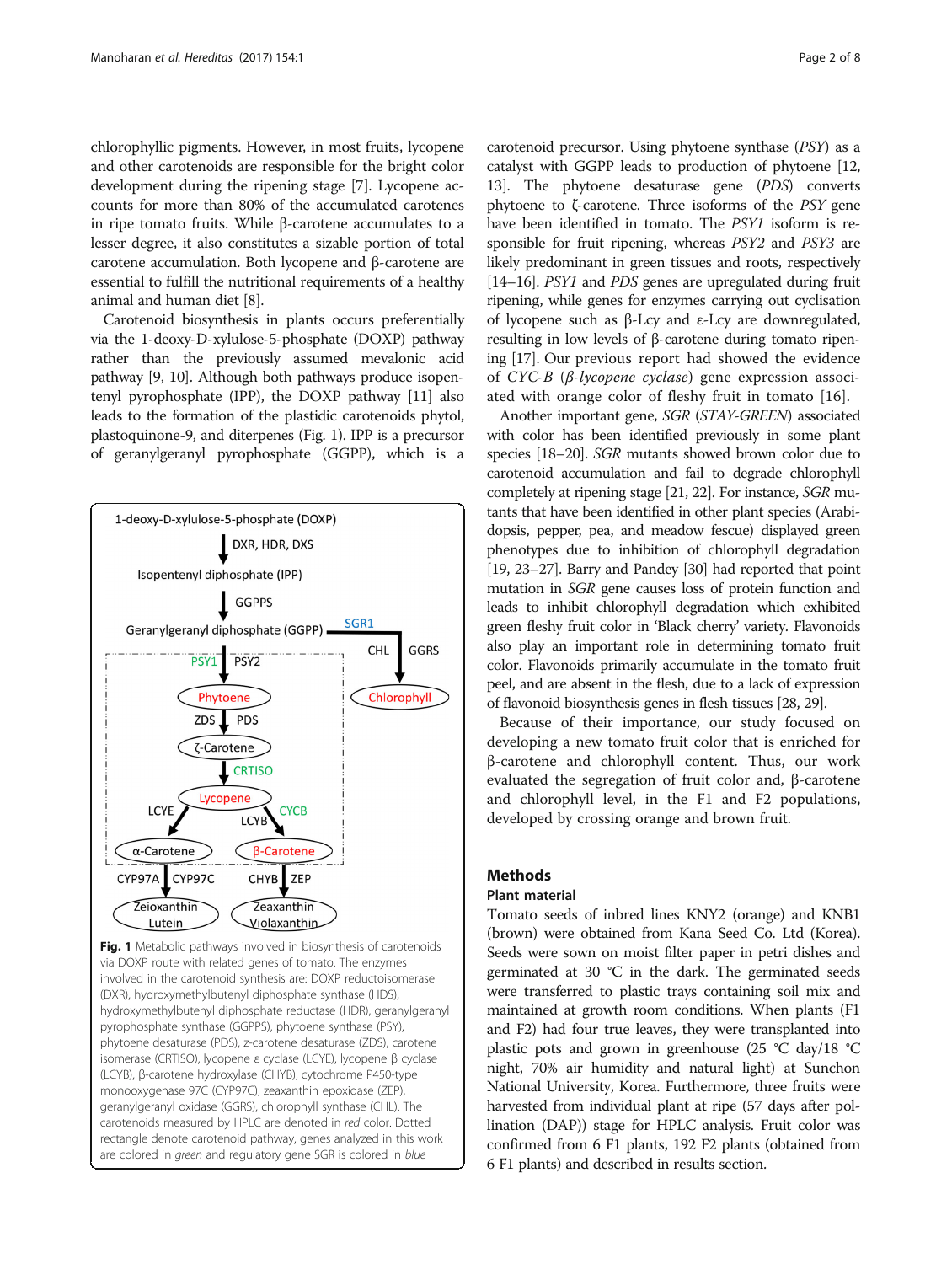## RNA extraction and PCR amplification

Total RNA was extracted from fleshy fruit tissue at early (E, 17 DAP), mature (M, 39 DAP), turning (T, 45 DAP), and ripe (R, 57 DAP) stages using an RNA extraction kit (Qiagen, USA) according to manufacturer's instructions. High-quality RNA was eluted in RNase-free water and treated with RNase-free DNase I (Qiagen) before cDNA synthesis. Quantitative RT-PCR (RT-qPCR) was conducted using cDNA synthesized from the RNA of each stage. PCR was performed with the following conditions: initial denaturation at 95 °C for 10 min, followed by 40 cycles of 95 °C for 20 s, 60 °C for 20 s, 72 °C for 40 s and final extension at 72 °C for 2 min.

### SNP detection

Single nucleotide polymorphisms (SNPs) were detected using 3'-blocked and unlabeled oligonucleotide probes (HybProbe). PCR was performed using LightCycler® 480 Resolight saturating dye (Roche, Germany) to generate melting curves characteristic of the genotype under the probe. Melting curves were generated and analyzed using the LightCycler®96 Instrument System (Roche, Germany). PCR reactions were performed with a 95 °C pre-denaturation for 5 min, followed by 45 cycles of denaturation at 95 °C for 20 s, annealing at 60 °C for 20 s, and extension at 72 °C for 30 s, with a final extension s at 72 °C for 40 s. Primer and probe sets used for SNP detection are described in Additional file [2](#page-6-0) Table S1.

#### HPLC analysis

Standards for β-carotene, lycopene, phytoene, and chlorophyll were purchased from Sigma- Aldrich (Sigma Co., USA). The carotenoids and chlorophyll were separated using reverse phase columns (Kinetex 206 μm, C18 100A, 100 × 4.60 mm, Phenomenex, USA). The whole fruit extracts were filtered with a 0.2 μm PTFE filter prior to injection. Mobile phase A was 78% methanol and B was 100% ethyl acetate. Release conditions were 0–5 min, 0% B; 5–15 min, 10% B; 15–20 min, 100% B; 20–30 min, 0% B at a flow rate of 1 mL/ min. The phytoene, carotenoids and chlorophyll were identified and quantified based on the retention time and the absorbance between 280 nm, 450 nm and 660 nm of standards. The values represent the mean of three biological replicates.

#### Statistical analysis

The  $EPIa$  gene was used as reference for normalization. The relative gene expression was calculated based on ΔΔCt method (LightCycler®96, Roche Diagnostics, Mannheim, Germany). Data are presented as the mean of three biological replicates. The data were analyzed using a Tukey Pairwise Comparisons test ( $P < 0.05$ ) in the Minitab 17 Statistical Software (State College, Pennsylvania, USA). Chi-square analysis to test goodness-of-fit was performed using Graphpad Prism 7.02 (Graphpad software, California, USA).

## Results and discussion Segregation analysis

Inbred lines KNY2 and KNB1 were characterized for their fruit phenotype during ripening (Additional file [1:](#page-6-0) Fig. S1) and crossed. Fruit color phenotypes of F1 and F2 progeny were analyzed. All F1 progeny produced orange-colored fruit suggesting that orange color is dominantly inherited over other fruit colors in this experiment [\[16](#page-6-0)] (Additional file [1:](#page-6-0) Fig. S2). To examine the genotypic variation in the F2 generations, SNP sites of SGR and CYC-B genes were identified [\[16, 30\]](#page-6-0). The SGR gene plays an important role in the regulation of chlorophyll degradation in tomato fruits and leaves [[31](#page-7-0), [32\]](#page-7-0). The lack of SGR protein function in KNB1 is likely due to a  $C \rightarrow T$  point mutation at position 371 bp from the start codon (ATG) in the SGR genomic sequence [[30](#page-6-0)]. This modification results in brown-colored fruit, suggesting that chlorophyll is retained and conceals the pigmentation in the fruit (Fig. [2a, c\)](#page-3-0). This observation confirms previous work by Barry and Pandey [\[30](#page-6-0)] identified this allele as responsible for the brown fruit color phenotype. Another gene that plays an important role in orange color formation and involved in improving carotenoid content in tomato fruit is CYC-B [[33](#page-7-0), [34\]](#page-7-0). This gene is suggested to play a major role in fruit pigmentation of the KNY2 inbred during the ripening stages. In a previous study, we detected and confirmed a SNP at the -77 position of the CYC -B gene that showed perfect association and a dominant phenotype in KNY2 for orange fruit color [\[16](#page-6-0)] (Fig. [2b, d](#page-3-0)). In the F1 generation, the 371 SNP site of SGR was detected as CT heterozygous which 'T' is a recessive allele (Fig. [2c\)](#page-3-0). Similarly, the -77 SNP position of CYC-B was detected as GT heterozygous (Fig. [2d](#page-3-0)). These results suggest that a 'T' represents a dominant allele in CYC-B genes and leads to orange color formation in the F1 generation.

Fruit color phenotypes were scored in the F2 generation and the segregation ratios were analyzed with the corresponding genotypes. Four color phenotypes were observed in the F2 generation, namely red, orange, brown and orange-brown in the ripe stage (R, 57 DAP) (Fig. [3\)](#page-3-0). Genotypes TT, CT and CC were identified at the 371 (SGR) SNP position whereas TT, GT and GG genotypes were identified at the -77 (CYC-B) SNP position (Table [1\)](#page-4-0). In total, 192 F2 plants were evaluated (Table [1\)](#page-4-0). Interestingly, a new 'orange-brown' color was identified in this F2 population and was found to segregate approximating a 9:3:3:1 (Orange: Red: Orange-brown: Brown) ratio (Table [2](#page-4-0)). The chi-square for F2 progeny segregation ratio showed an acceptable fit to 9:3:3:1 (Chi-square  $(\chi^2)$  = 0.370, *P* > 0.90). The genotype at the SGR 371 SNP site was confirmed to show approximating a 1:2:1 ratio of TT: CT: CC in the F2 plants. The F2 plants with a TT genotype were either orange-brown or brown in color, whereas the F2 plants with a genotype of CT and CC were either red or orange (Table [1\)](#page-4-0). The CYC-B -77 SNP site with a TT or GT genotype corresponded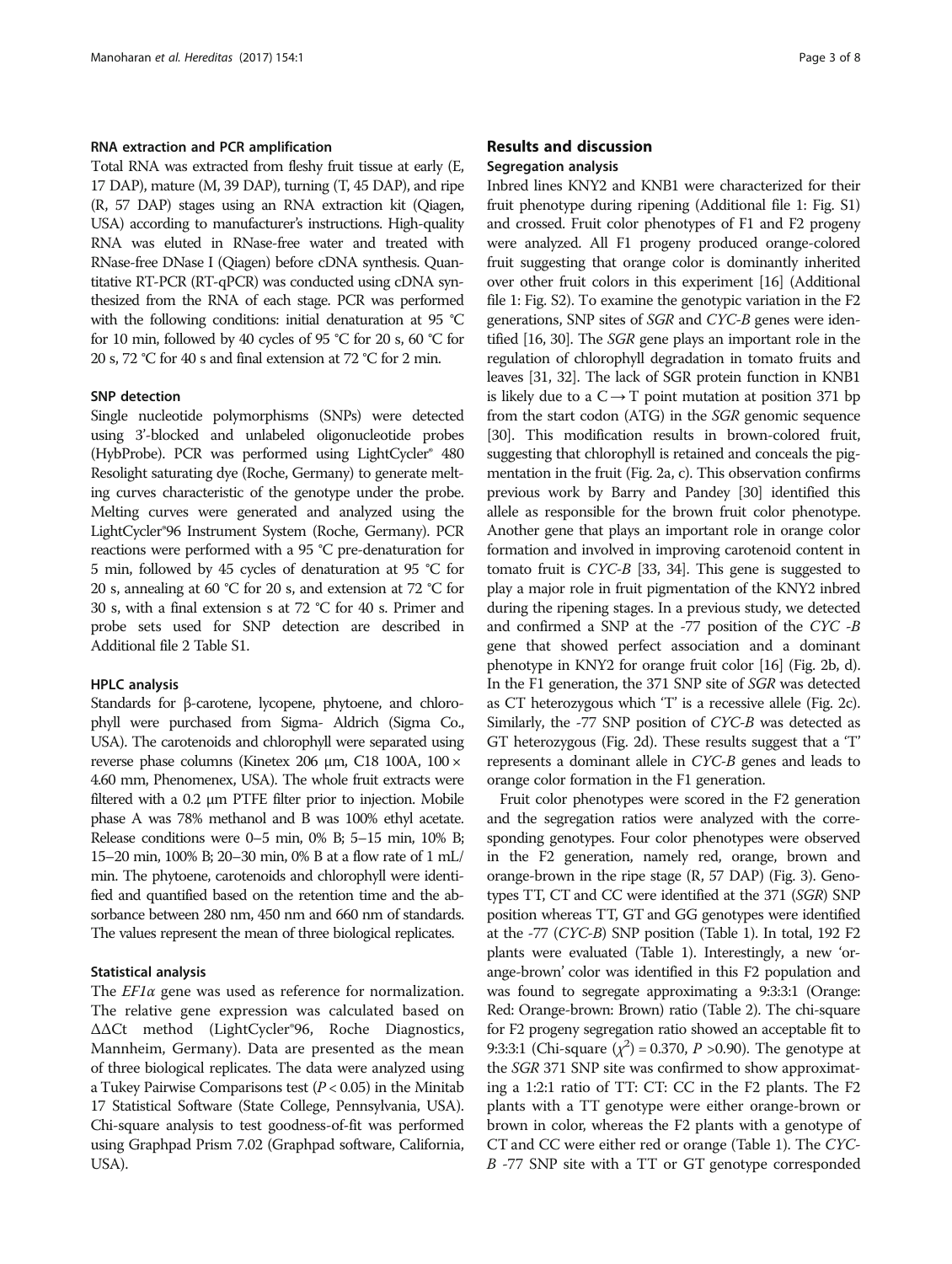<span id="page-3-0"></span>

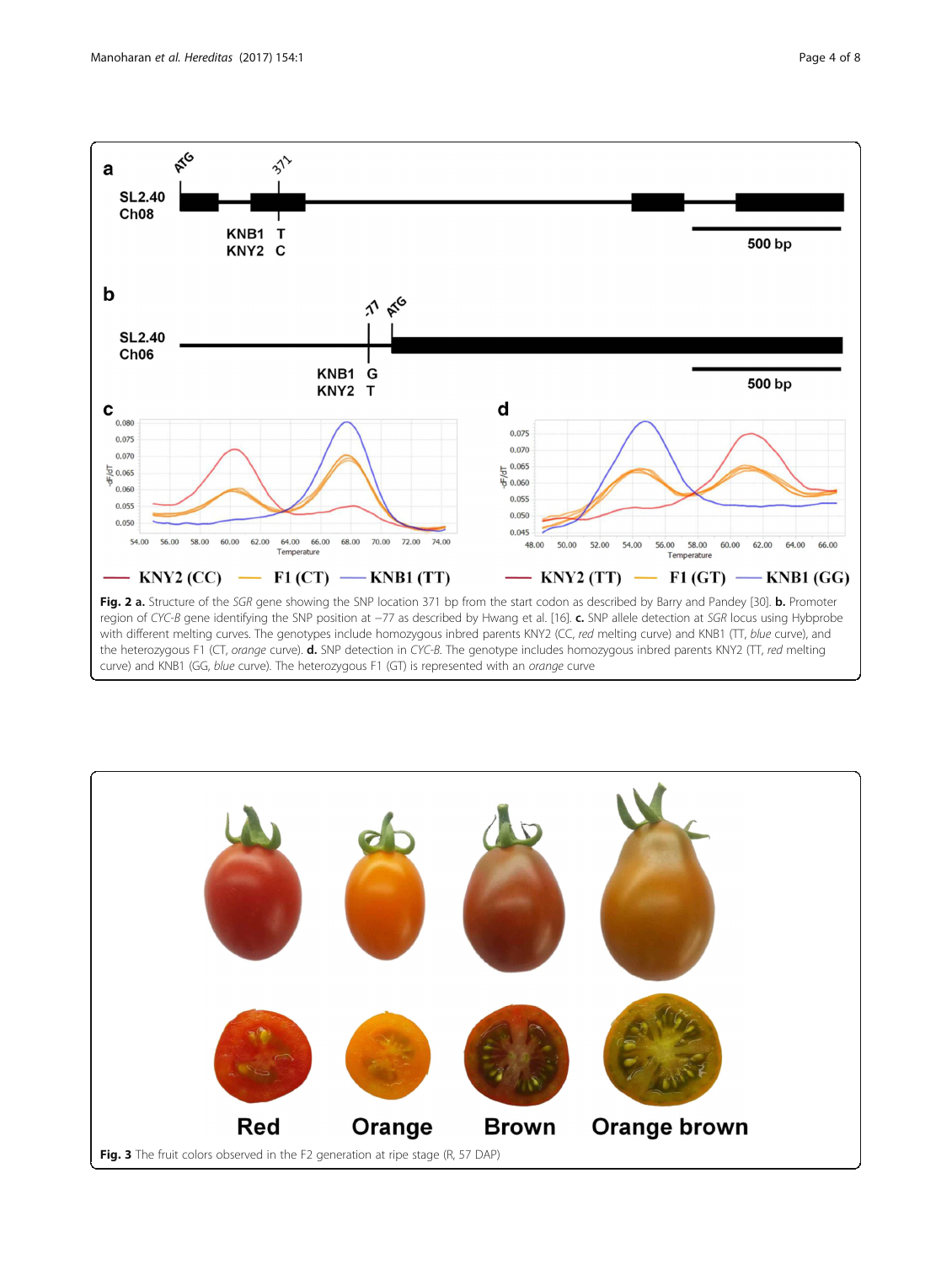|                   | No. Plants Genotype        |                         | Phenotype        | No. Plants |
|-------------------|----------------------------|-------------------------|------------------|------------|
|                   | <b>SGR 371</b><br>position | $CYC-B -77$<br>position |                  |            |
| F1 generation 6   | $C-T$                      | $G-T$                   | Orange           | 6          |
| F2 generation 192 | $C-C$                      | $T-T$                   | Orange           | 11         |
|                   |                            | G-T                     | Orange           | 22         |
|                   |                            | G-G                     | Red              | 18         |
|                   | $C-T$                      | $T-T$                   | Orange           | 18         |
|                   |                            | $G-T$                   | Orange           | 56         |
|                   |                            | G-G                     | Red              | 21         |
|                   | $T-T$                      | $T-T$                   | Orange-<br>brown | 12         |
|                   |                            | G-T                     | Orange-<br>brown | 22         |
|                   |                            | G-G                     | Brown            | 12         |

<span id="page-4-0"></span>Table 1 Phenotypic and genotypic segregation of F2 generation plants from KNR1 x KNV2

with an orange or orange-brown phenotype while GG genotypes were either red or brown (Table 1). Fruit color was dependent on the genotypes at both the SGR and CYC-B.

## Expression of CYC-B and SGR

The aim of this work was to identify the relationship between fruit color phenotype and variant genotypes in a segregating F2 population. Our previous work reported that the transcript level of CYC-B regulates orange color in tomato fruit [\[16](#page-6-0)]. Researchers focused on carotenoid content [[17,](#page-6-0) [35\]](#page-7-0) were also reported that regulation of CYC-B increases the accumulation of β-carotene in the tomato fruit during ripening. Similar results were observed during fruit development in bell pepper, a related species [[36](#page-7-0)–[39](#page-7-0)]. Based on the previous findings, we compared transcript levels of CYC-B among the different phenotypes observed in this experiment. The mRNA levels of CYC-B were analyzed during ripening at early, mature, turning and ripe stages as described by [\[40](#page-7-0)]. Interestingly, the orange-brown phenotype showed increased expression of CYC-B during fruit development, similar to that observed in the orange phenotype (Fig. [4](#page-5-0)). The level of CYC-B expression was significantly (Tukey Pairwise Comparisons test,  $p < 0.05$ ) higher at the turning stage of ripening than in earlier stages in both phenotypes (Fig. [4\)](#page-5-0). This corroborates our hypothesis that expression of CYC-B contributes to orange coloration as well as to the orange-brown color. As expected, the transcript level of CYC-B was not increased in red or brown phenotypes during ripening. The dramatic increase in expression of CYC-B during T and R stages of orange and orange-brown phenotypes suggests high βcarotene levels in both phenotypes. In addition to CYC-B, the expression of biosynthetic genes such as PSY1, carotenoid isomerase (CRTISO) and SGR was examined (Additional file [1:](#page-6-0) Fig. S3). The mRNA levels of these three genes showed a pattern of increased expression during ripening across all four phenotypes. No significant difference (Tukey Pairwise Comparisons test,  $p < 0.05$ ) in gene expression was observed among the phenotypes during ripening (Additional file [1](#page-6-0): Fig. S3).

Barry and Pandey [\[30\]](#page-6-0) reported that a SNP ( $C \rightarrow T$ ) at nucleotide 371 in the tomato SGR gene results in a mutation that truncates the protein at glutamine 91. Characterized in the variety 'Black Cherry,' the truncation introduces a premature stop codon and is predicated to carry null alleles that cause complete loss of protein function. Varieties with this SNP could thus inhibit chlorophyll degradation and retain green flesh. Consistent with these results, the new orange-brown phenotype reported herein retains brown coloration may be due to loss of SGR protein function while concurrent high expression levels of CYC-B result in orange fruit color. This combination could explain the orange-brown phenotype we observed.

## HPLC analysis of carotenoid and chlorophyll content

We investigated the carotenoid and chlorophyll content of tomato fruit during various developmental stages of ripening. All phenotypes identified in the F2 population, red, orange, brown and orange-brown, were analyzed in M, T and R stages of ripening. Lycopene, β-carotene and phytoene levels were shown to increase as the fruit progressed through ripening stages for all four phenotypes (Table [3](#page-5-0)). The orange-brown phenotype was observed to have low levels of lycopene and high levels of βcarotene, similar to the orange phenotype in R stage (Table [3\)](#page-5-0). This result was consistent with our transcript analysis showing that higher expression of CYC-B correlates with accumulation of β-carotene and causes orange color pigmentation [[17\]](#page-6-0) (Fig. [4](#page-5-0)). The high chlorophyll content after ripening of the orange-brown phenotype was similar in level to the brown phenotype (Table [3](#page-5-0)). By contrast, chlorophyll content was decreased in red

Table 2 Segregation ratio of fruit color in F2 generation plants from KNB1 x KNY2

| Cross      |          |        | $F2$ Segregation |              |              |       |       | P-value       |
|------------|----------|--------|------------------|--------------|--------------|-------|-------|---------------|
|            |          | Orange | Red              | Orange-brown | <b>Brown</b> | Total |       |               |
| No. Plants | Observed | 107    | 39               | 34           | ∸            | 192   | 0.370 | $0.95 - 0.90$ |
|            | Expected | 108    | 36               | 36           |              | 192   |       |               |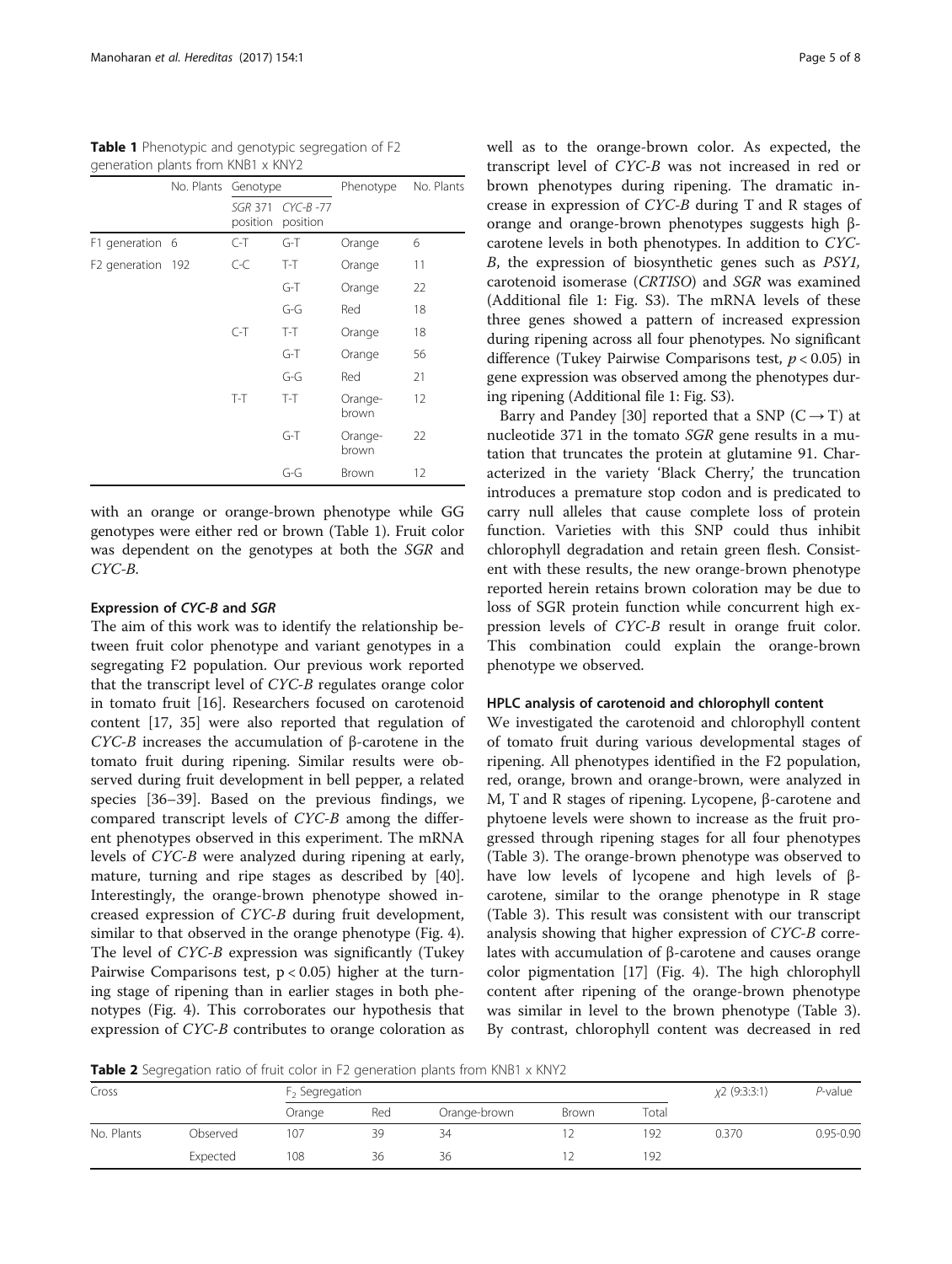<span id="page-5-0"></span>

and orange phenotypes at ripening, while there was no significant difference between brown and orange-brown phenotypes  $(p < 0.05)$ . Carotenoid and chlorophyll of brown tomato phenotypes (SGR) have positive effect on human health [[41, 42\]](#page-7-0). Chlorophyll in tomato fruits combined with lycopene increased antioxidant activity [[43\]](#page-7-0) and protect cells against oxidants and electrophiles [[44\]](#page-7-0). Chlorophyll in SGR mutant tomato fruits could reduce risk of colon cancer in humans [[45\]](#page-7-0) and their derivatives can be used as agents of photodynamic therapy in cancer [[46](#page-7-0)]. SGR mutant varieties also have agronomical advantages, positive yield is recorded in maize SGR variety FS854 and SGR rice variety SNU-SG1 [\[47](#page-7-0)]. In addition, increased water, carbohydrates, and protein content in husks, cobs, and seeds are reported in SGR maize variety L087602. SGR mutant lines of wheat showed heat tolerance at terminal growth stage [\[48](#page-7-0)]. Therefore, it assumes, SGR mutant cultivars could be

good source of better yield, fruit quality, and heat stress tolerance in tomato breeding. We found that retention of chlorophyll together with higher β-carotene produced 'orange-brown' phenotype of tomato.

## Conclusion

The present study developed a new tomato fruit color with an orange-brown phenotype. This fruit has high βcarotene content and retains chlorophyll through ripening. The expression of CYC-B mRNA coincided with the accumulation of β-carotene. The point mutation in SGR gene causes loss of protein function and leads to inhibit chlorophyll degradation. Present work provides insight into development of genotypes with enhanced β-carotene accumulation and chlorophyll retention in tomato fruits. Combination of these two SNPs would be suitable for breeding 'orange-brown' color tomato cultivars.

Table 3 Phytoene, lycopene, β-carotene, and chlorophyll content in F2 generation plants. The carotenoid pigments were quantified using HPLC ( $\mu q/q$  fresh weight) ( $n = 3$ ,  $\pm$  s.e.m) during mature (M), turning (T), and ripe (R) stages of ripening

| Selected plant in F2 generation | Stage  | Phytoene        | Lycopene        | β-carotene        | Chlorophyll (a+b) |
|---------------------------------|--------|-----------------|-----------------|-------------------|-------------------|
| Red                             | M      | $0.01 \pm 0.14$ | $0.04 \pm 0.12$ | $0.91 \pm 0.61$   | $2.84 \pm 0.17$   |
|                                 | $\top$ | $0.46 \pm 0.42$ | 14.03±0.02      | $2.97 \pm 0.35$   | $0.14 \pm 0.38$   |
|                                 | R      | $1.68 \pm 0.21$ | 32.12±0.64      | $4.03 \pm 0.64$   | $0.08 \pm 0.12$   |
| Orange                          | M      | $0.01 \pm 0.34$ | $0.02 \pm 0.07$ | $1.16 \pm 0.28$   | $2.54 \pm 0.16$   |
|                                 | $\top$ | $0.18 \pm 0.13$ | $0.16 \pm 0.27$ | 7.94±2.32*        | $0.22 \pm 0.03$   |
|                                 | R      | $0.21 \pm 0.15$ | $0.58 \pm 0.45$ | $11.07 \pm 1.61*$ | $0.07 \pm 0.07$   |
| Brown                           | M      | $0.01 \pm 0.03$ | $0.01 \pm 0.03$ | $1.12 \pm 0.26$   | $5.84 \pm 0.12$   |
|                                 | $\top$ | $0.24 \pm 0.02$ | $8.27 \pm 0.28$ | 1.84±0.17         | $2.97 \pm 1.06*$  |
|                                 | R      | $0.56 \pm 0.14$ | 27.64±0.17      | $2.62 \pm 0.13$   | $2.05 \pm 0.57*$  |
| Orange-brown                    | M      | $0.01 \pm 0.07$ | $0.13 \pm 0.16$ | $1.03 \pm 0.57$   | $3.27 \pm 0.16$   |
|                                 | T      | $0.12 \pm 0.17$ | $0.34 \pm 0.28$ | $10.97 \pm 1.38*$ | $2.68 \pm 0.26*$  |
|                                 | R      | $0.18 \pm 0.03$ | $0.46 \pm 0.31$ | 11.74±2.28*       | $2.03 \pm 0.68$ * |

Asterisk indicates phenotypes of which levels at same stages were significantly different than in the other phenotypes using a Tukey Pairwise Comparisons test  $(p<0.05)$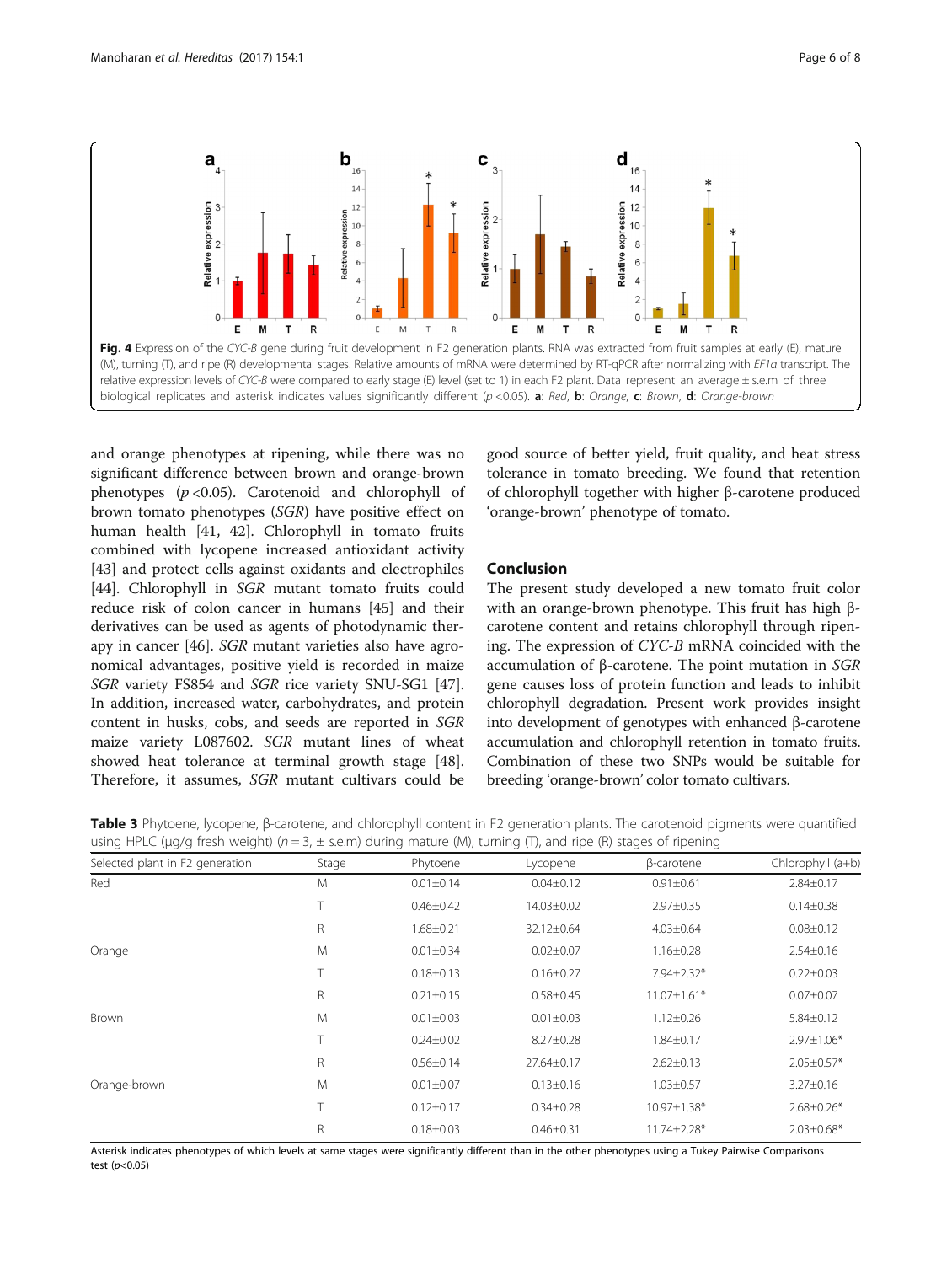## <span id="page-6-0"></span>Additional files

[Additional file 1: Fig. S1.](dx.doi.org/10.1186/s41065-016-0023-z) Phenotype of KNB1 and KNY2 tomato fruits at various fruit ripening stages. E, early stage; M, mature stage; T, turning stage; R, ripe stage. Fig. S2. Fruit color observed in the F1 generation of a cross between KNB1 and KNY2. Fig. S3. Relative expression of PSY1 (A, D, G, J), CRTISO (B, E, H, K) and SGR (C, F, I, L) during fruit development of various inbred lines. Relative amounts of mRNA were determined by RTqPCR after normalizing with EF1α transcript. Relative expression levels were compared to early stage (E) level (set to 1) in each F2 plant. Data represent an average ± s.e.m of three biological replicates and asterisk indicates values significantly different (p <0.05). A-C: red fruit, D-F: orange fruit, G-I: brown fruit, J-L: orange-brown fruit. E, early stage; M, mature stage; T, turning stage; R, ripe stage. (PPTX 413 kb)

[Additional file 2: Table S1](dx.doi.org/10.1186/s41065-016-0023-z) Primers and probes used in this study. (DOCX 14 kb)

#### Acknowledgements

This research was supported by the Golden Seed Project (Center for Horticultural Seed Development), Ministry of Agriculture, Food and Rural Affairs (MAFRA), Ministry of Oceans and Fisheries (MOF), Rural Development Administration (RDA) and Korea Forest Service (KFS).

#### Availability of data and materials

Plant materials and cDNA samples are available from the authors.

#### Authors' contributions

ISN, KHK and MC conceived and designed the study. HJJ managed the experimental plants, collected samples, prepared cDNA and performed qPCR analysis. NJ and IH prepared samples for HPLC. RKM wrote the manuscript. All authors read and approved the final manuscript.

#### Competing interests

The authors declare that there is no conflict of interest regarding the publication of this paper.

#### Consent for publication

Not applicable.

#### Ethics approval and consent to participate Not applicable.

#### Author details

<sup>1</sup>Department of Horticulture, Sunchon National University, 255, Jungang-ro, Suncheon, Jeonnam 57922, Republic of Korea. <sup>2</sup>Department of Fisheries Science, Chonnam National University, 50, Daehak-ro, Yeosu, Jeonnam 59626, Republic of Korea. <sup>3</sup>Department of Agricultural Education, Sunchon National University, 255, Jungang-ro, Suncheon, Jeonnam 57922, Republic of Korea. 4 Present address: Department of Horticulture, Sunchon National University, 255 Jungang-ro, Suncheon, Jeonnam 57922, Republic of Korea.

## Received: 15 July 2016 Accepted: 16 December 2016 Published online: 11 January 2017

#### References

- 1. Singh P, Goyal GK. Dietary Lycopene: its properties and anticarcinogenic effects. Compr Rev Food Sci Food Saf. 2008;7(3):255–70.
- 2. Gould WV. Tomato production, processing and technology. Baltimore: CTI Publications; 1992
- 3. Chen L, Stacewicz-Sapuntzakis M, Duncan C, Sharifi R, Ghosh L, van Breemen R, et al. Oxidative DNA damage in prostate cancer patients consuming tomato sauce-based entrees as a whole-food intervention. J Natl Cancer Inst. 2001;93(24):1872–9.
- 4. Sesso HD, Buring JE, Zhang SM, Norkus EP, Gaziano JM. Dietary and plasma lycopene and the risk of breast cancer. Cancer Epidemiol Biomarkers Prev. 2005;14(5):1074–81.
- Francis FJ. Color quality evaluation of horticultural corps. HortSci. 1980; 15(1):58–9.
- 6. Tanaka Y, Sasaki N, Ohmiya A. Biosynthesis of plant pigments: anthocyanins, betalains and carotenoids. Plant J. 2008;54(4):733–49.
- 7. Lee JM, Joung JG, McQuinn R, Chung MY, Fei Z, Tieman D, et al. Combined transcriptome, genetic diversity and metabolite profiling in tomato fruit reveals that the ethylene response factor SlERF6 plays an important role in ripening and carotenoid accumulation. Plant J. 2012;70(2):191–204.
- 8. Bramley PM. Regulation of carotenoid formation during tomato fruit ripening and development. J Exp Bot. 2002;53(377):2107–13.
- Britton G. Overview of carotenoid biosynthesis, in Carotenoids. In: Britton SL-J G, Pfander H, editors. Birkhauser Verlag, vol. 3. Basel, Switzerland. 1998. p. 13–147.
- 10. Hirschberg J. Molecular biology of carotenoid biosynthesis, in Carotenoids. In: Britton SL-J G, Pfander H, editors. Birkhauser Verlag, vol. 3. Basel, Switzerland. 1998. p. 149–94.
- 11. Lichtenthaler HK. The 1-Deoxy-D-xylulose-5-phosphate pathway of isoprenoid biosynthesis in plants. Annu Rev Plant Physiol Plant Mol Biol. 1999;50:47–65.
- 12. Cunningham FX, Gantt E. Genes and enzymes of carotenoid biosynthesis in plants. Annu Rev Plant Physiol Plant Mol Biol. 1998;49:557–83.
- 13. Hirschberg J. Carotenoid biosynthesis in flowering plants. Curr Opin Plant Biol. 2001;4(3):210–8.
- 14. Fraser PD, Kiano JW, Truesdale MR, Schuch W, Bramley PM. Phytoene synthase-2 enzyme activity in tomato does not contribute to carotenoid synthesis in ripening fruit. Plant Mol Biol. 1999;40(4):687–98.
- 15. Fantini E, Falcone G, Frusciante S, Giliberto L, Giuliano G. Dissection of tomato lycopene biosynthesis through virus-induced gene silencing. Plant Physiol. 2013;163(2):986–98.
- 16. Hwang I, Kim Y, Han J, Nou IS. Orange color is associated with CYC-B expression in tomato fleshy fruit. Mol Breed. 2016;36(4):1–10.
- 17. Ronen G, Carmel-Goren L, Zamir D, Hirschberg J. An alternative pathway to beta -carotene formation in plant chromoplasts discovered by map-based cloning of beta and old-gold color mutations in tomato. Proc Natl Acad Sci U S A. 2000;97(20):11102–7.
- 18. Sakuraba Y, Park SY, Paek NC. The Divergent roles of STAYGREEN (SGR) homologs in chlorophyll degradation. Mol Cells. 2015;38(5):390–5.
- 19. Barry CS, McQuinn RP, Chung M-Y, Besuden A, Giovannoni JJ. Amino acid substitutions in homologs of the STAY-GREEN protein are responsible for the green-flesh and chlorophyll retainer mutations of tomato and pepper. Plant Physiol. 2008;147(1):179–87.
- 20. Park SY, Yu JW, Park JS, Li J, Yoo SC, Lee NY, et al. The senescence-induced staygreen protein regulates chlorophyll degradation. Plant Cell. 2007;19(5):1649–64.
- 21. Efrati A, Eyal Y, Paran I. Molecular mapping of the chlorophyll retainer (cl) mutation in pepper (Capsicum spp.) and screening for candidate genes using tomato ESTs homologous to structural genes of the chlorophyll catabolism pathway. Genome. 2005;48(2):347–51.
- 22. Roca M, Minguez-Mosquera MI. Chlorophyll catabolism pathway in fruits of Capsicum annuum (L.): stay-green versus red fruits. J Agric Food Chem. 2006;54(11):4035–40.
- 23. Armstead I, Donnison I, Aubry S, Harper J, Hortensteiner S, James C, et al. From crop to model to crop: identifying the genetic basis of the staygreen mutation in the Lolium/Festuca forage and amenity grasses. New Phytol. 2006;172(4):592–7.
- 24. Armstead I, Donnison I, Aubry S, Harper J, Hortensteiner S, James C, et al. Cross-species identification of Mendel's I locus. Science. 2007;315(5808):73.
- 25. Ren G, An K, Liao Y, Zhou X, Cao Y, Zhao H, et al. Identification of a novel chloroplast protein AtNYE1 regulating chlorophyll degradation during leaf senescence in Arabidopsis. Plant Physiol. 2007;144(3):1429–41.
- 26. Sato Y, Morita R, Nishimura M, Yamaguchi H, Kusaba M. Mendel's green cotyledon gene encodes a positive regulator of the chlorophyll-degrading pathway. Proc Natl Acad Sci U S A. 2007;104(35):14169–74.
- 27. Borovsky Y, Paran I. Chlorophyll breakdown during pepper fruit ripening in the chlorophyll retainer mutation is impaired at the homolog of the senescence-inducible stay-green gene. Theor Appl Genet. 2008;117(2):235–40.
- 28. Bovy A, Schijlen E, Hall RD. Metabolic engineering of flavonoids in tomato (Solanum lycopersicum): the potential for metabolomics. Metabolomics. 2007;3:399–412.
- 29. Veerappan Karpagam HJJ, Indeok H, Kang Hee K, Mi Young C, Ill Sup N. Sequence variation in SlMYB12 is associated with fruit peel color in pink tomato cultivars. Hortic Environ Biotechnol. 2016;57(3):274–9.
- Barry CS, Pandey P. A survey of cultivated heirloom tomato varieties identifies four new mutant alleles at the green-flesh locus. Mol Breed. 2009; 24(3):269–76.